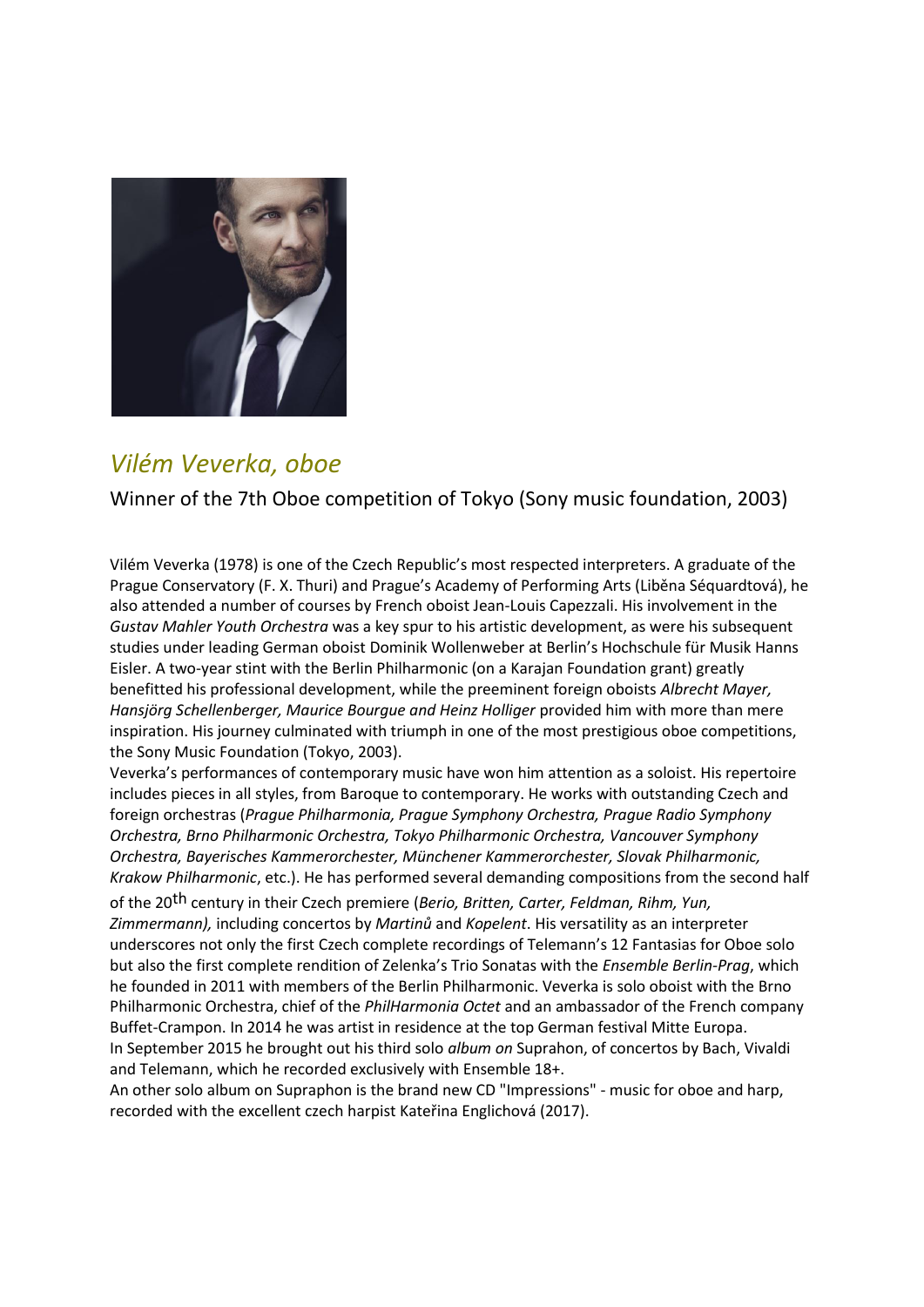

# *Monika Boušková, oboe*

#### Solo-english hornist in Prague Symphony Orchestra

Monika Boušková (1977) graduated from Prague Conservatory (in the class of Prof. František Kimel). During her studies she also attended courses led by the French oboist Jean-Louis Capezzali at French-Czech Academy of Music in Telč.

She was a member of the *Karlsbad Symphony Orchestra* (1998-2000), of the *Pilsner Philharmonic Orchestra* (2001-2005) and since September 2005 she has been an oboist and solo English hornist of the *Prague Symphony Orchestra*.

English horn has become the chief focus of her professional life. With *Prague Radio Symphony Orchestra* and *Pilsner Philharmonic Orchestra* she has performed solo in compositions for English horn by Juraj Filas and Jean Sibelius. For *Czech Radio* she has also recorded compositions for English horn by P. Hindemith, E. Bozza, Z. Košnarová and L. Matoušek.

She is a member of *PhilHarmonia Octet* and together with her colleague of the *Prague Symphony Orchestra* she founded a chamber ensemble *Juventus Collegium FOK*.

In 2012 she founded and started managing *Bohemian Artists* concert agency, which represents several leading Czech artists – soloists or members of chamber ensembles. She produced a documentary movie *Hillborg & Dohnal: Music in motion*, premiered in February 2016.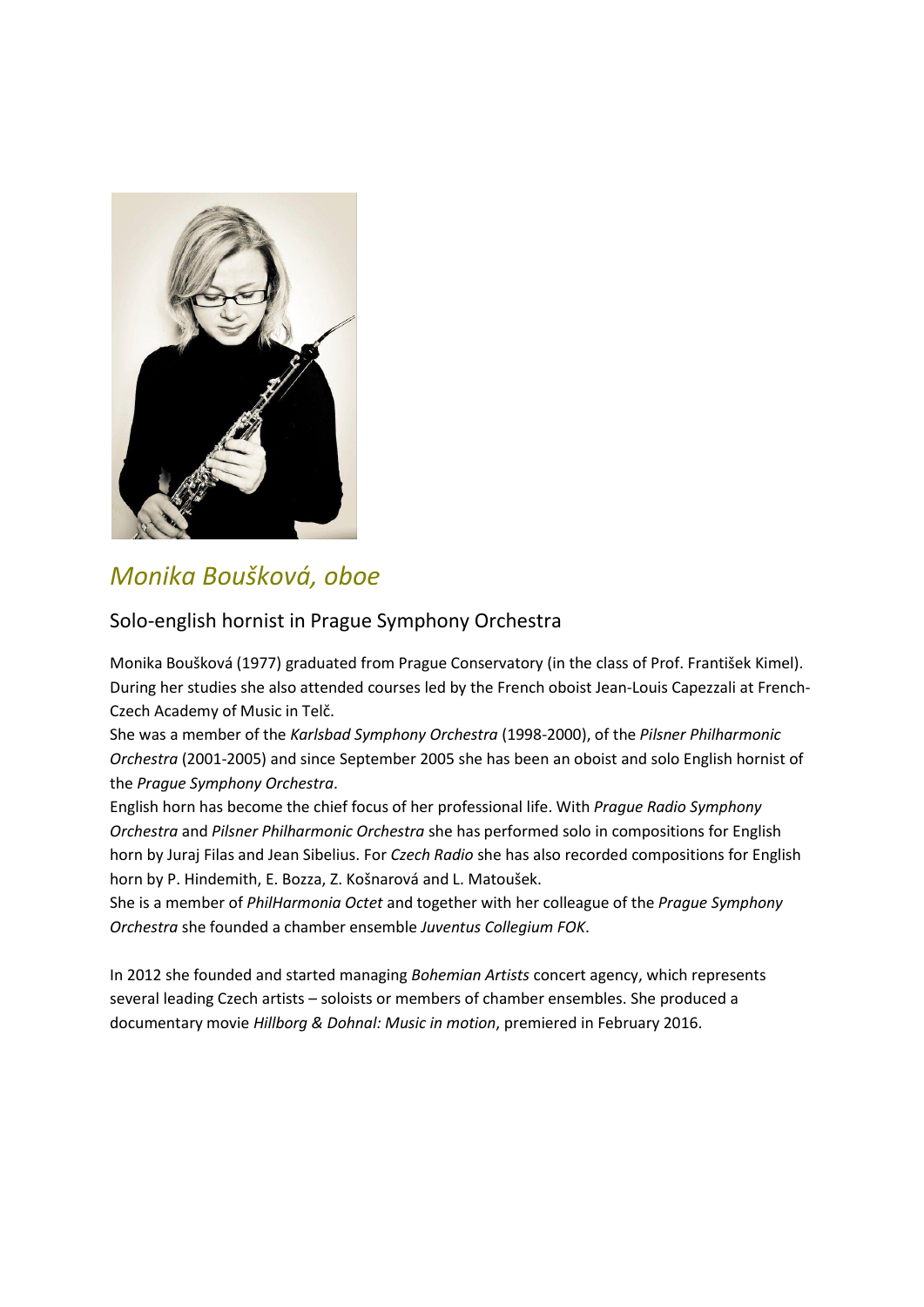

## *Karel Dohnal, clarinet*

Karel Dohnal is a laureate of international clarinet competitions, such as *Prague Spring, Premio Valentino Bucchi in Rome, Dos Hermanas in Spanish Seville, Pacem in Terris in Bayreuth or Young Artist Competition in Belgian Ostend*.

Karel Dohnal graduated from the Conservatory in Ostrava (Petr Bohus) and from the Academy of Performing Arts in Prague (Vlastimil Mares). He continued his studies at Guildhall School of Music and Drama in London (Thea King, Julian Farrell, Joy Farrall), Universität der Künste in Berlin (Francois Benda), Rimsky-Korsakov Saint Petersburg Conservatory (Valery Bezruchenko) and at the Conservatory in Hilversum (Henk de Graaf). Karel Dohnal is also a co-founder of the International master class courses in Ostrava. At the same time, he is also frequently invited as a lector to a variety of interpretive seminars all over the world.

As a soloist performer of works of *C. Nielsen, K. Penderecki, J. Tiensuu, A. Copland* and of numerous other composers. Karel Dohnal played to audiences in many countries of Europe, Asia, North and South America, performing as in chamber recitals as well as under the accompaniment of orchestras, such as *Prague Philharmonia, Prague Chamber Orchestra, Janacek Philharmonic Orchestra in Ostrava, South Czech Chamber Philharmonia, Philharmonia in Lvov, Philharmonia in Sczeczin, Belgrade Philharmonic Orchestra, Chamber Philharmonic Orchestra Pardubice, Czech Chamber Orchestra, Talich Philharmonia Prague, Hofer Symphoniker and other ensembles.*

Karel Dohnal is also a highly recognized and sought-after interpreter of the contemporary music. He devoted his doctoral thesis to the study of modern clarinet performance techniques, revealing and initiating emergence of many compositions of solo and chamber repertoire of such composers as *Antonin Tucapsky, Otmar Macha, Jiri Teml, Juraj Filas, Petr Wajsar, Ales Pavlork, Ivana Loudova, Ondrej Stochl, Krzesimir Debski* and others.

Karel Dohnal has also enjoyed great acclaim with his unique performance of *Karlheinz Stockhausen's Harlequin*, where he as a harlequin in addition to his virtuosic playing the clarinet, demonstrates his comedic and acting talent. Karel Dohnal is one of few clarinettists in the world who performs this exceptionally difficult composition, which has received unsurpassed acclamation from critics as well as from the public.

Karel Dohnal has been introduce in Czech premier and in his own choreography scenic performance of the *Concerto for Clarinet and Orchestra by Anders Hillborg called "Peacock Tales"* for the Music forum festival in Hradec Králové in November 2015.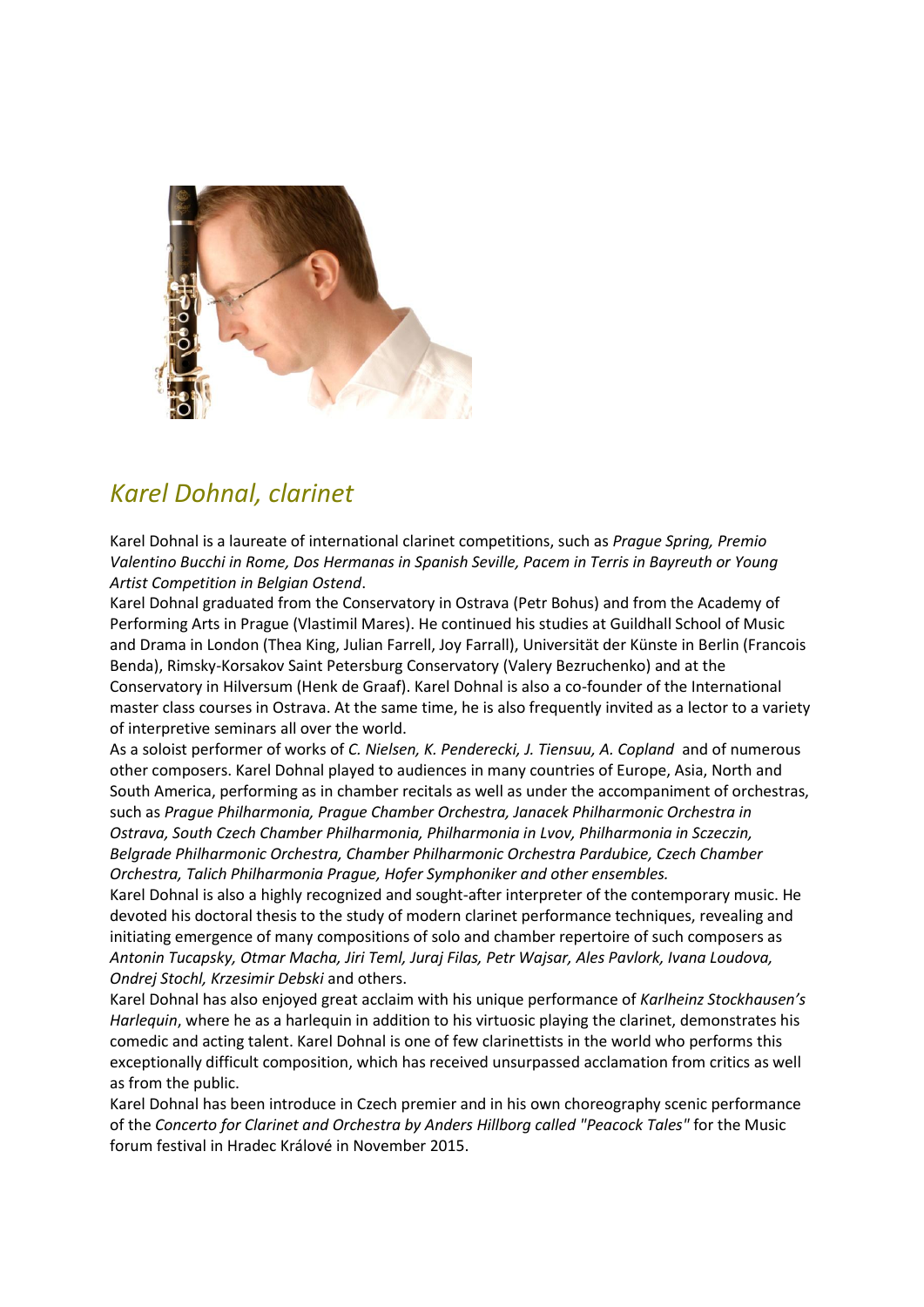

### *Irvin Venyš, clarinet*

is by all means an outstanding artist of the young Czech generation. He gained top awards in the world most renoun international music competitions - *Prague Spring, Pacem in Terris Bayreuth, EBU New Talent, Paris, Zurich, Madeira* .

He repeatedly proves these honours at the most prestigeous festivals in Europe – Pablo Casals Festival Prades, Festival Mitte Europa, Mozart der Europaer – Mannheim, Prague Spring, Dvořák Prague – and podiums all over the world - Japan, Germany, France, Spain etc. Extraordinary is the range of his musical activities, reaching from classical repertoir through extremely demanding contemporary compositions – world and czech premiers - Osvaldo Golijov, Betty Oliveiro, Isang Yun, Jan Dušek - Concerto for clarinet and orchestra, N-Tech etc.- to traditional folklore. He has collaborated with the world leading artists - *Heinz - Jörg Schellenberger, Radovan Vlatkovič, Zakhar Bron, Peter Czaba, Igor Ardašev, Sir Libor Pešek, Ralph Gothoni, Elina Vahala, Michel Lethiec, Hagai Shaham, Andre Cazalet or Jean - Louis Capezzali etc.* His musical education is also worth mentioning. He has graduated The Brno Conservatory - Prof. Břetislav Winkler- The Academy of performing arts in

Prague – Prof. Vlastimil Mareš and Prof. Jiří Hlaváč (PhD), where he is a professor in the mean time and also spent a year at Conservatoir National Supérieur de Musique et de Danse de Paris in the class of professor Michel Arrignon.

In the mean time he frequently records for Czech Radio and Czech Television, Mitteldeutsche Rundfunk, Arco Diva and NAXOS. His recordings on Compact discs contain music from classical clarinet repertoir to works inspired by folklore and jazz.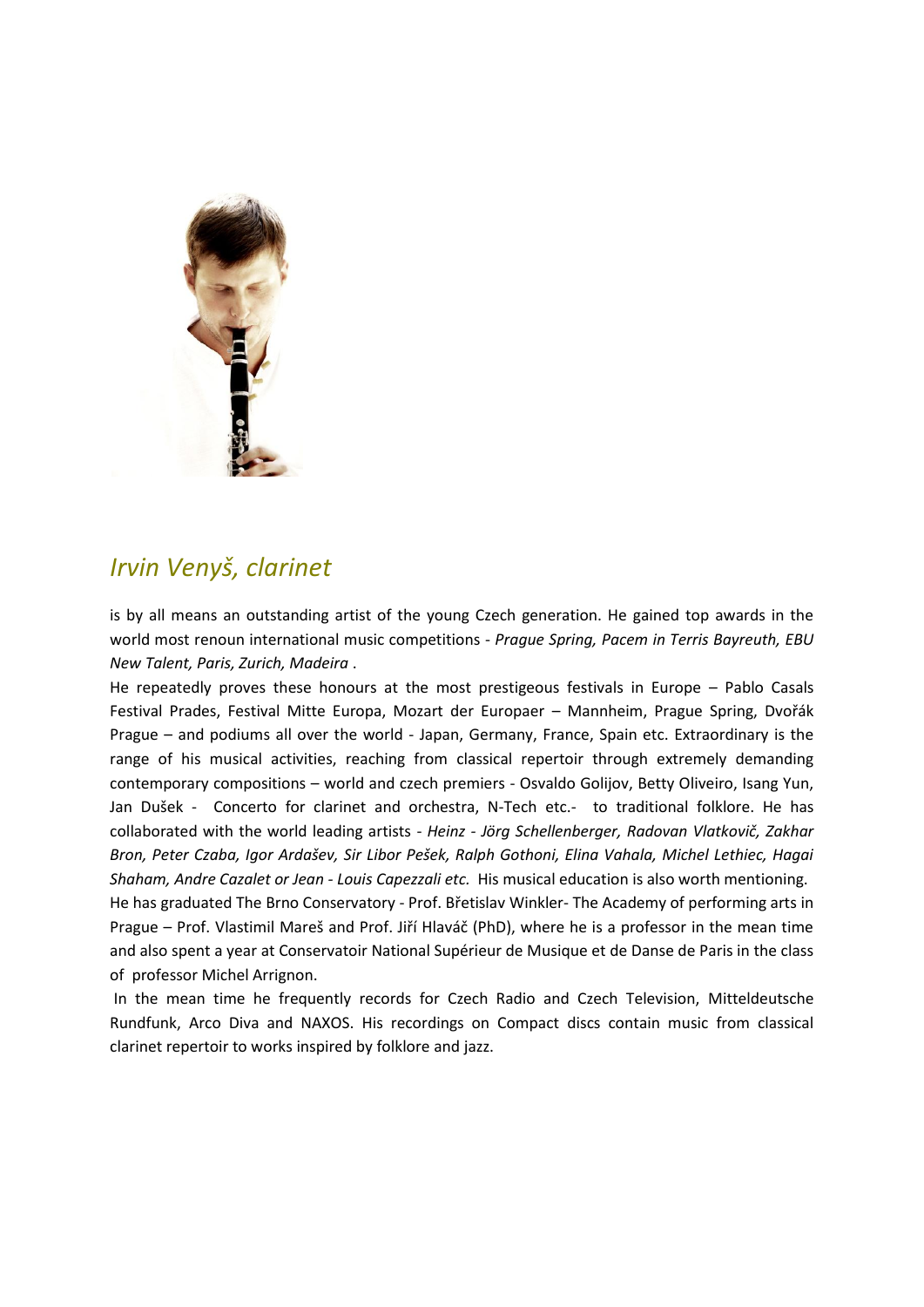

# *Václav Vonášek, bassoon*

#### Contrabassoonist in Berlin Philharmonic Orchestra

began devoting to the bassoon at the Plzeň Conservatory, where he studied between 1994 and 2000 under the tutelage of Ladislav Šmídl and subsequently Matouš Křiváček. He went on to study at the Faculty of Music of the Academy of Performing Arts in Prague in the classes of Prof. František Herman and Prof. Jiří Seidl, graduating in 2005 with a master's degree. He rounded off his education in 2011 by receiving a Ph.D. degree. In 2005 he was awarded a Prize of the Ministry of Education for his excellent study achievements. In the wake of his victory in the Czech-Slovak Talent of the Year 2002 competition, he obtained a scholarship that allowed him to attend the Royal College of Music in London, where he studied with Andrea de Flammineis and Martin Gatt. At the Prague Spring 2002 International Music Competition, he won second prize and the Czech Music Fund Award for the best performance of a contemporary Czech composition. In 2004 he came first at the International Double Reed Society Competition in Melbourne and in 2005 won the international competition in Łódź, Poland. Other successes include 3rd prize in Markneukirchen (2006), 3rd prize at the ARD competition in Munich (2008) and victory at the *Prague Spring* 2009 competition. Václav Vonášek has a great passion for transcribing J.S.Bach`s music for bassoon as well as for woodwind ensembles (e.g. the Goldberg Variations for woodwind quartet). He also focuses on pieces for bassoon without accompaniment, which were the theme of this Ph.D. thesis. As a chamber musician has performed with Trio Arundo (2011 Czech Chamber Music Society Award) and the PhilHarmonia Octet. From 2006 till 2016 he was a bassoonist and contrabassoonist of the *Czech Philharmonic Orchestra*. In the same year, he began working regularly with the Barocco sempre giovane ensemble, with whom he has appeared at *Prague Spring, Concentus Moraviae, Mitte Europ*a and other festivals. Together they also recorder a CD, released by Supraphon in 2013. Since 2016, Václav Vonášek has been a contrabassoonist of the *Berlin Philharmonic Orchestra.*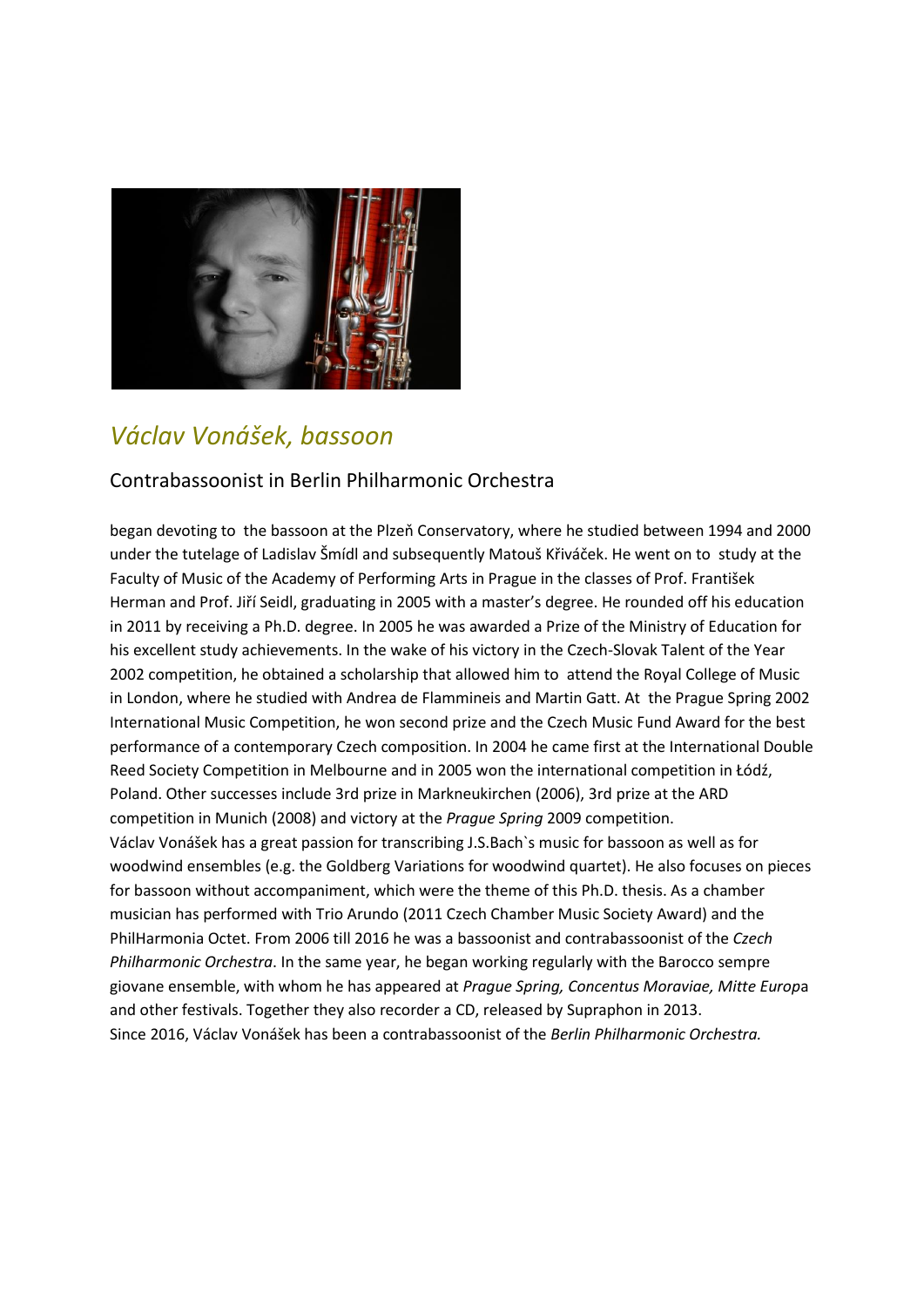

## *Martin Petrák, bassoon*

#### Bassoonist in Czech Philharmonic Orchestra

It has a wide range of experience in historical and modern music. He started his music career, when he was 9 years old. Subsequently he continued his studies under leading of prof.J.Řezáč (The Czech Nonet) at the Prague Conservatory.During his studies he participated in the 1999 on music courses Szandor Végh under the guidance bassoonist Sergio Azzolini and oboist Maurice Bourgue. Subsequently, he continued his studies at the Academy of Performing Arts in Prague in the class prof. F.Herman (*Ars Rediviva, Czech Philharmonic Orchestra*) and J.Seidl (Collegium Musicum Pragenses, Czech Philharmonic), where he began knowledgeable interpretation under the guidance of an excellent musician – organist Lukáš Vendl (Harmonia delectabilis). In the Thesis of the Academy of Music, he realized – development, production and early Baroque repertoire for bassoon. After graduating in 2005, he became the member of the *Czech Philharmonic Orchestra*.

In 2008 he founded the instrumental ensemble VENTI DIVERSI ensemble, which capitalized on his experiences from previous collaborations with artists from the MA /A / and with whom in the autumn of 2008 he released his debut CD with works G.Ph.Telemann "La Putain" which won an award "Best CD of 2008" by The Prague Post. The ensemble has over the years introduced at many prestigious Czech and international festivals.

In 2016, bassoonist Martin Petrak founded chamber orchestra Haydn Ensemble. He's also the artistic director and conductor of the Haydn Ensemble.

Martin Petrák is a member of *Trio DuBois* and *PhilHarmonia Octet*.

Since 2011 he is assistant professor of University in Ostrava – Faculty of Arts.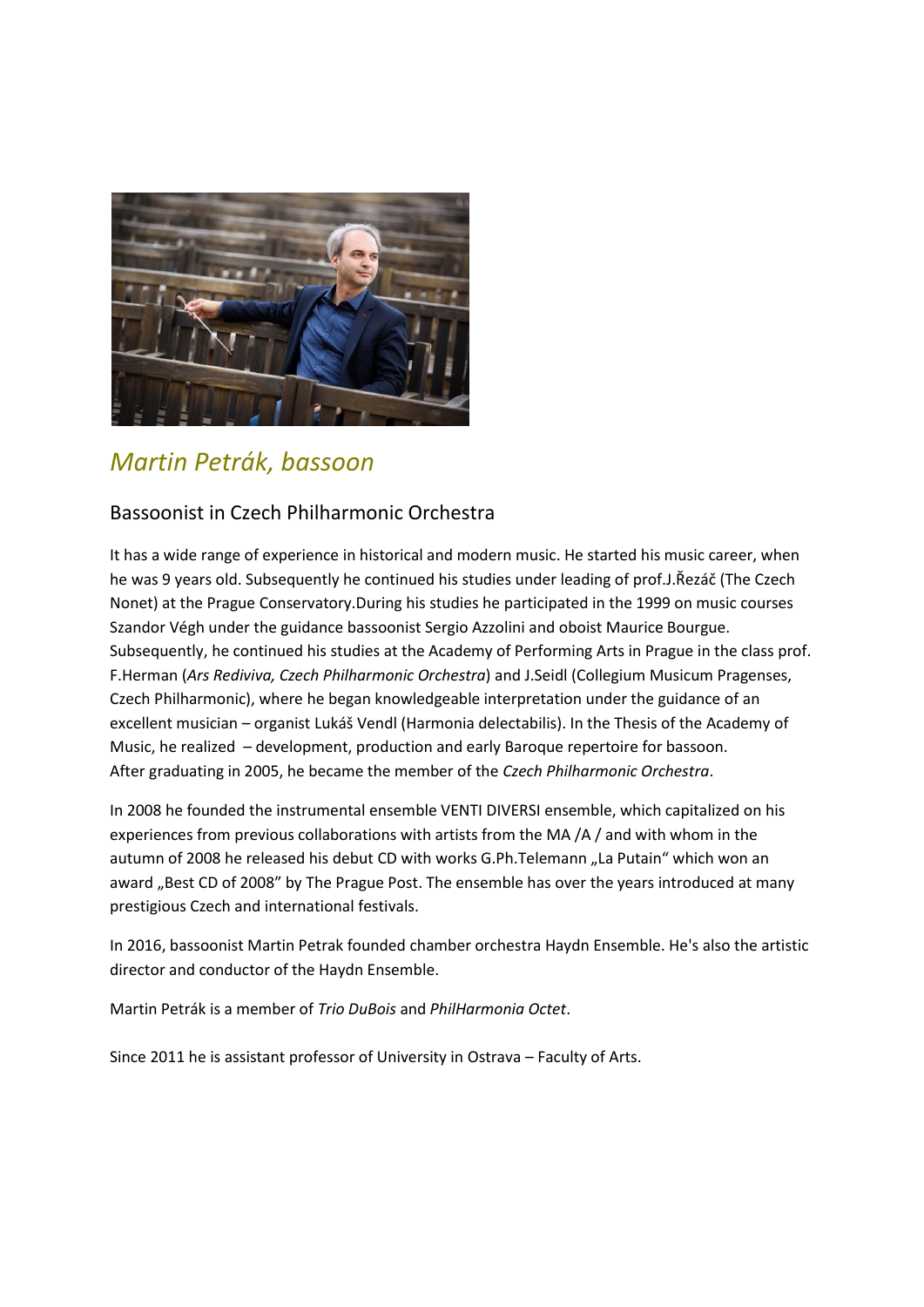

## *Přemysl Vojta, french horn*

#### Principal hornist in WDR Symphonic Orchestra

is a prize winner of various International competitions, Přemysl Vojta was awarded first prize in the 2010 International ARD competition. He also received the audience prize and the prize for the best performance of a new work and the special award from the New Philharmonie Westfalen. In 2011, after his successful debut at the Beethoven Festival Bonn, he received the prestigious Beethoven Ring Award.

Přemysl is born in 1983 in Brno (Czech Republic), began playing the horn at the age of ten, under the mentorship of Olga Voldánová. After studying at the Prague Conservatory from 1998 until 2004 with Bedřich Tylšar he moved to Germany, where he was a student of Christian-Friederich Dallmann at the Universität der Künste Berlin from 2004-2010. Now is he teaching at the Hochschule für Musik und Tanz in Cologne.

Current engagements include performances as a soloist with the *Academy of St Martin´s in the Fields, the Bavarian Radio Symphony Orchestra, the Stuttgart Radio Orchestra, the Berlin Konzerthaus Orchestra, the Wiesbaden state theater Orchestra, and the Prague Philharmonic*. He has performed in recitals and solo concerts in prestigious European festivals including the Bonn Beethoven Festival, the Prague Spring, the Festival "Mitte Europa" and the Mount Olympus Festival in St. Petersburg.

As a student Přemysl Vojta was a Member of the *Gustav Mahler Youth Orchestra* and the *European Union Youth* orchestra as well as performing with the *Prague Philharmona*. He held the position of *Principal Horn with the Staatskapelle Berlin* and *Berlin Konzerthaus Orchestra*. Since December 2015 is he *principal hornist at WDR Symphonic Orchestra Cologne*.